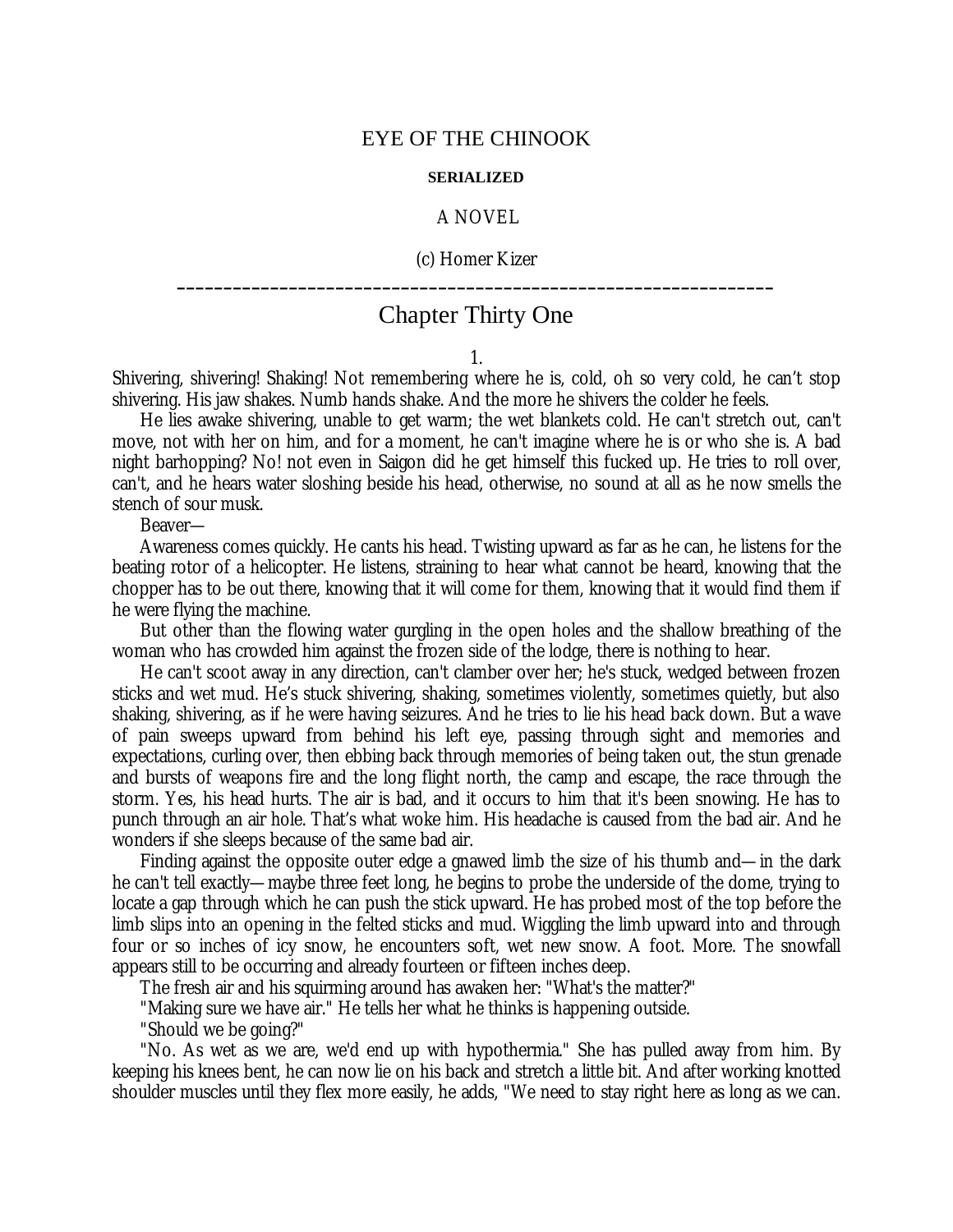They will eventually overfly our position. If they don't find any sign of us, they won't return. They'll give up on us about when breakup washes us outta here."

"I thought you were worried about your son."

"I am… but by now, if he's still alive he either has found shelter and something to eat, or they have rescued him to use him to get me to surrender. That's why escaping was crucial. To make them go get him. The question is whether he survived those first couple of nights."

"How could they leave him behind? That I don't understand."

"They'll pay for that."

"Help me get back to Washington, and I'll make sure they get what they deserve."

"What's in Washington?"

"The President. Mr. Carter will be very interested in what's been happening."

"Don't kid yourself, he already knows."

"NO! he doesn't. I'm the one who's supposed to tell him."

"You told him to lock up Alaska? to make the whole damn state into a park of one kind or another?"

"No, that was his decision— "

"Like giving away the Panama Canal?"

"That was his decision."

"He makes bad decisions. He isn't gonna help you." He pauses while he rolls onto his side so he can face her even if he can't see her in the darkness. He still shivers; he shakes violently every so often. But he doesn't feel s cold as before.

"He's a good man— "

"Good? How? All he wants is to keep this away from the *Washington Post*. He isn't gonna win Alaska anyhow come this next election. He'll get more votes that count by pandering to treehuggers in California and Colorado than he will by doing what's right up here."

"Really, he's a good man. Decent. Moral. Honest— "

"And a liar."

"No, he's not."

"How many Cats have you seen ready to rip up the wilderness?"

"I haven't seen much— "

"That's right, you haven't. Yet you're gonna advise him about what he should do? Who are you kidding?"

"I advise him about human rights, not Caterpillar tractors or California voters or Colorado treehuggers. And about the camp, he will listen to me. Human rights are being violated."

"I suspect they are."

"Will you help me? I'll help you however I can."

"What do I need from you?"

"I don't know, but you have a son— "

"What he needs is his mother… they cut her head off, a burst of 9 millimeter rounds from about a foot away.… No reason to do that."

"I'm sorry— "

"I'm mad— that's nowhere nearly a strong enough word. I'm gonna to kill the bastards, every damn one of them.… They made a bad mistake when they didn't kill me. I'll hunt those sonnabitches down, and I'll take them out… I thought that was all behind me, but— "

"Can you do that alone?… You need help."

"So are you're gonna help me? Be my kid's mother? That's the help I need."

"If you don't make it back, yes, I'll be his mother."

"You? You're blind."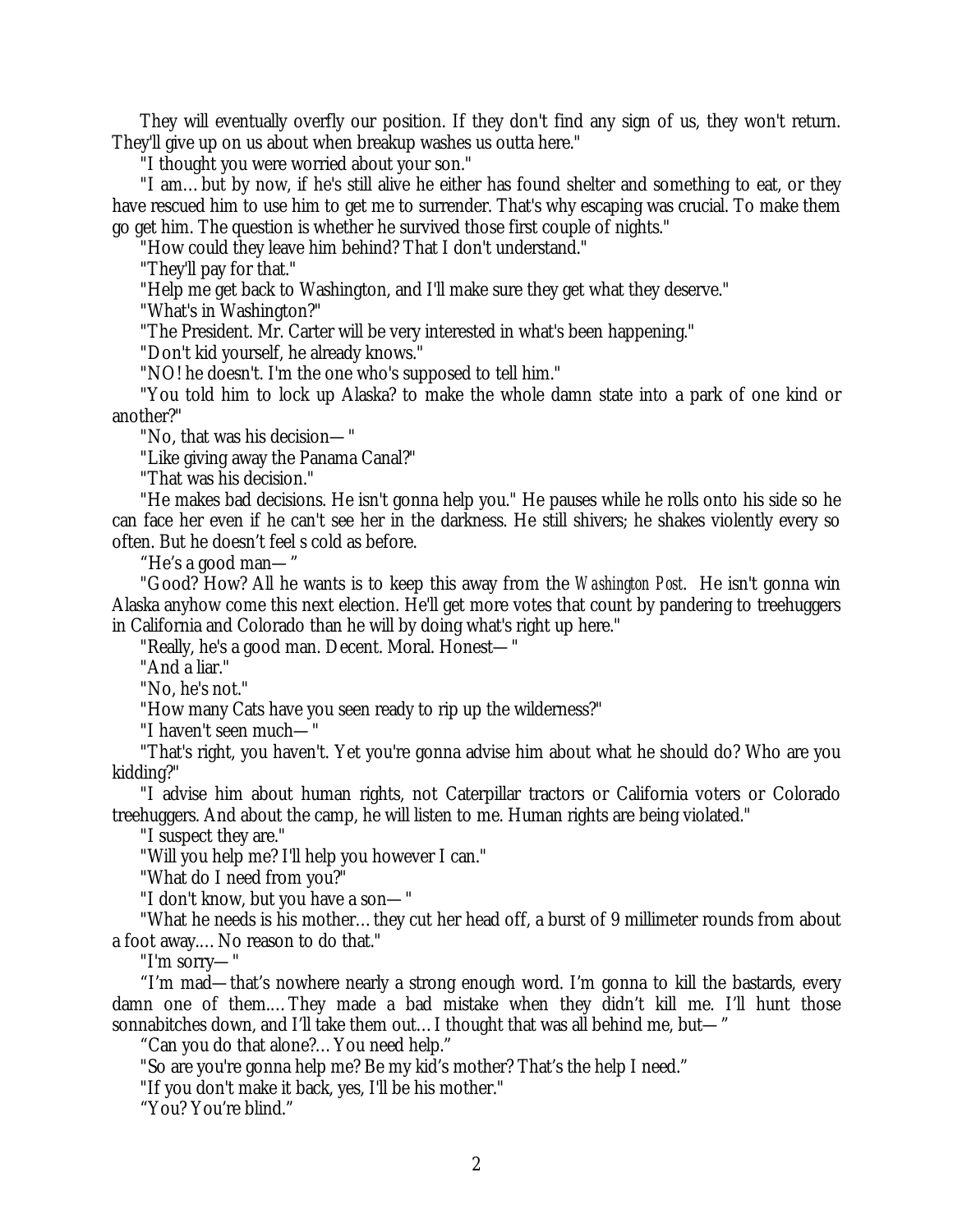"I'm a realist— "

"No, you're blind."

"What do you mean?"

"I mean that you can't see."

"I see just find."

"I'm not gonna argue with you. Somethin happened to your vision. You're gonna need medical help when you get outta here, serious help."

"I don't understand. I saw your fire."

"Yeah, that's a little odd. It wasn't a big fire. You couldn't have seen it very far away, and I had just built a few minutes before you got there."

"Now I really don't understand. I saw it away far off."

"Yeah, you saw somethin, but it wasn't my fire."

"I saw your fire— "

"I don't doubt that you saw a fire, but it wasn't mine. It was in your mind.… You were supposed to find me— and evidently, you're supposed to make it out of here."

"You're becoming spooky."

"Maybe… maybe.… Tell you what, no… I won't say what I'm thinkin."

"Why not?"

"What if I do make it outta here? You're gonna mother my kid?"

"If you make it out of here, you won't need my help… I'm freezing."

"There isn't any starting a fire so it's cuddle and shiver."

"How long before we freeze to death— hypothermia?"

"If you start getting real sleepy and can't stay awake, then you need to worry about it."

"Would we be warmer if we put all of our blankets together, got out of our wet clothes and just huddle under the blankets?"

"Yeah, probably would… we'd know soon enough."

"Let's do that."

He breathes deeply. He hadn't really thought about lying with her naked under their shared blankets, especially not after feeling what he had when she lay on top of him. But they probably don't have a choice. They are likely to be in this lodge for days, the way the snow seems to have laid in.

"Okay… but understand— " No, he's not going to say anything more.

"You killed that baby. Can we eat it raw?"

"It's either that or go without."

"You still have that fox?"

"Yeah. It's mostly raw. Front shoulders are half cooked."

"We won't starve."

"You're gonna be pretty hungry before you eat that fox."

"I intend on getting out of here, of taking this whole thing to the President, and of seeing heads roll in the Fortress."

"I'll help you get to civilization. You won't make it without my help. After that, we'll talk about where we go from there."

"Fair. . . . Can we pool our blankets, cuddle? I'm really cold."

Lifting and pushing away the wet mixed wool and orlon blankets, he draws her close, feeling finally her icy breasts against his chest, her cold arms under his, her clammy hands clutching his back— and he feels her begin to thaw, and he wants to roll atop of her, kiss her, enter her, the touching a tripping of an instinctual response. His urge to forcibly take her is nearly overwhelming. Sex as release. Damp, dark primordial bonding. Two becoming one without love or lust or even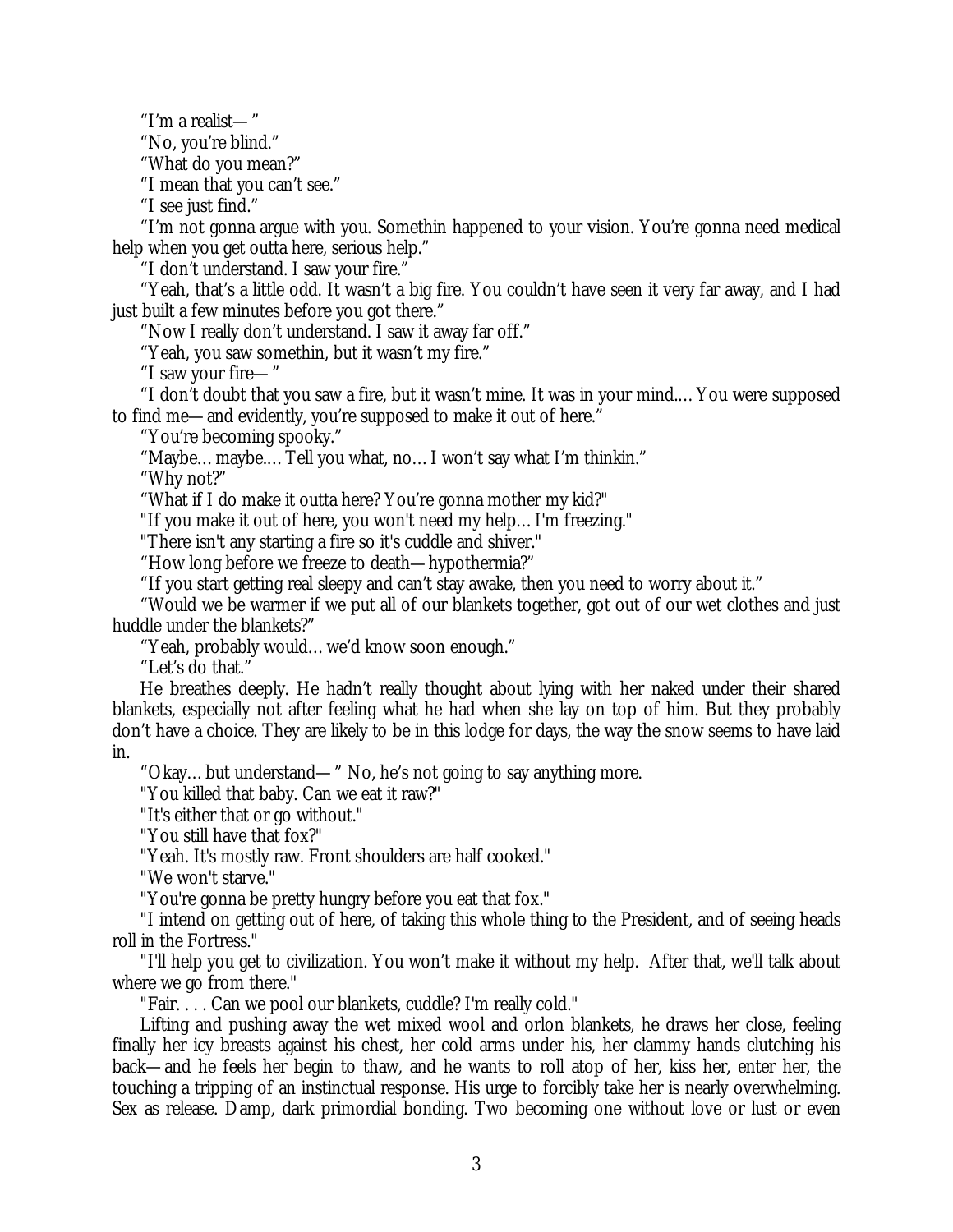light afterwards, the tension dissipating like their breath, quick and frosty and hidden from helicopters and satellites high overhead and a helio-centered world, from the first heaven and the second, but not the third where a man watches to see if he will surrender to instincts stronger than any except his need to breathe, the man assigned to record the play of tensions as if they were strings on which frets strum praise, rhythmic or discordant, the man's recordings examined from above and eventually from below. He feels her breasts warm until they seem hot, and still, he doesn't take her despite his erection pressing hard against her loins. He wants to, oh how he wants to forget everything except their closeness and the darkness of the moment and the power of the musk. He has to have her, has to, has to, but she seems unaware of what the feel of her body is doing to him until finally, he ejaculates against her thigh. Only then does she realize what has been happening to him, and she kisses him before she turns away, his semen dripping onto the hard packed mud platform. She rolls until her back is against him, and she says, "I'm sorry."

He doesn't how to answer her or even if he should so he lies there, unable to see anything, hidden as it were in a womb, fraternal twins who will, after passage through a watery canal, eventually emerge into a new white world. They will be born not from above but from rebellion and anger, each a new creation of that great land where nature has always been the determining base for a mortal superstructure. Each began as a separate egg impregnated by frozen sperm stored since Seward agreed that the Federal government would make *a just & equitable settlement with the land's aboriginal inhabitants*, that settlement delayed until Alaskan Native and native Alaskan became a mostly reversible description of everyone residing north of Seattle and west of Vancouver. But a common placenta nourishes them as sister and brother, and places between them the taboo of incest. He now pulls her close to him, the feel of her warm flesh the feel of his sister, his feelings protective of her and murderous towards anyone who would harm her.

2.

"There's the chopper, hear it?" Phil, instantly awake, reaches with his feet for the edge of the hole by which he had entered the lodge. But before he can wiggle backwards, the helicopter passes on, taking with it its muffled rotor beatings, leaving the outside world white-silent. All that can be heard is the gurgling of the rising water, now flowing onto the low edge of the raised platform.

"Snow must have stopped," he says, more thinking aloud than said to convey information.

The blankets are clammy but drier than they were. As a result, he is somewhat warm and not eager to force his way through the canal and into the cold landscape of willows and stunted cottonwoods, white spruce and helicopter pursuit.

"Is it day or night?"

"I imagine day or they wouldn't be out looking for us."

"You're certain that was them?"

"Can't be absolutely sure, but, yeah, I think so."

"Then is it safe to leave?"

He doesn't want to go. Nevertheless, he says, "Probably."

"Why don't we wait for awhile and see if they return?"

He lies on his side, his knees bent, cramped and mostly uncomfortable. It has, he knows, come time for them to go even though he doesn't want to leave the security of the lodge. So he says, "Only for a little while," as he tries to scoot forward and away from the rising water.

Then it occurs to him: "We gotta go now. There's a chinook outside. This snow's gonna melt fast, and this creek's gonna flood. Flash flood type of flooding. So roll those blankets up and follow me out, and hold your breath. It's gonna be a long, cold ways to the surface."

With the still uneaten kit in one hand— the entrance canal seems smaller than when he slipped into the lodge— he slides into the water feet first, grabs a last breath, then pushes himself downward,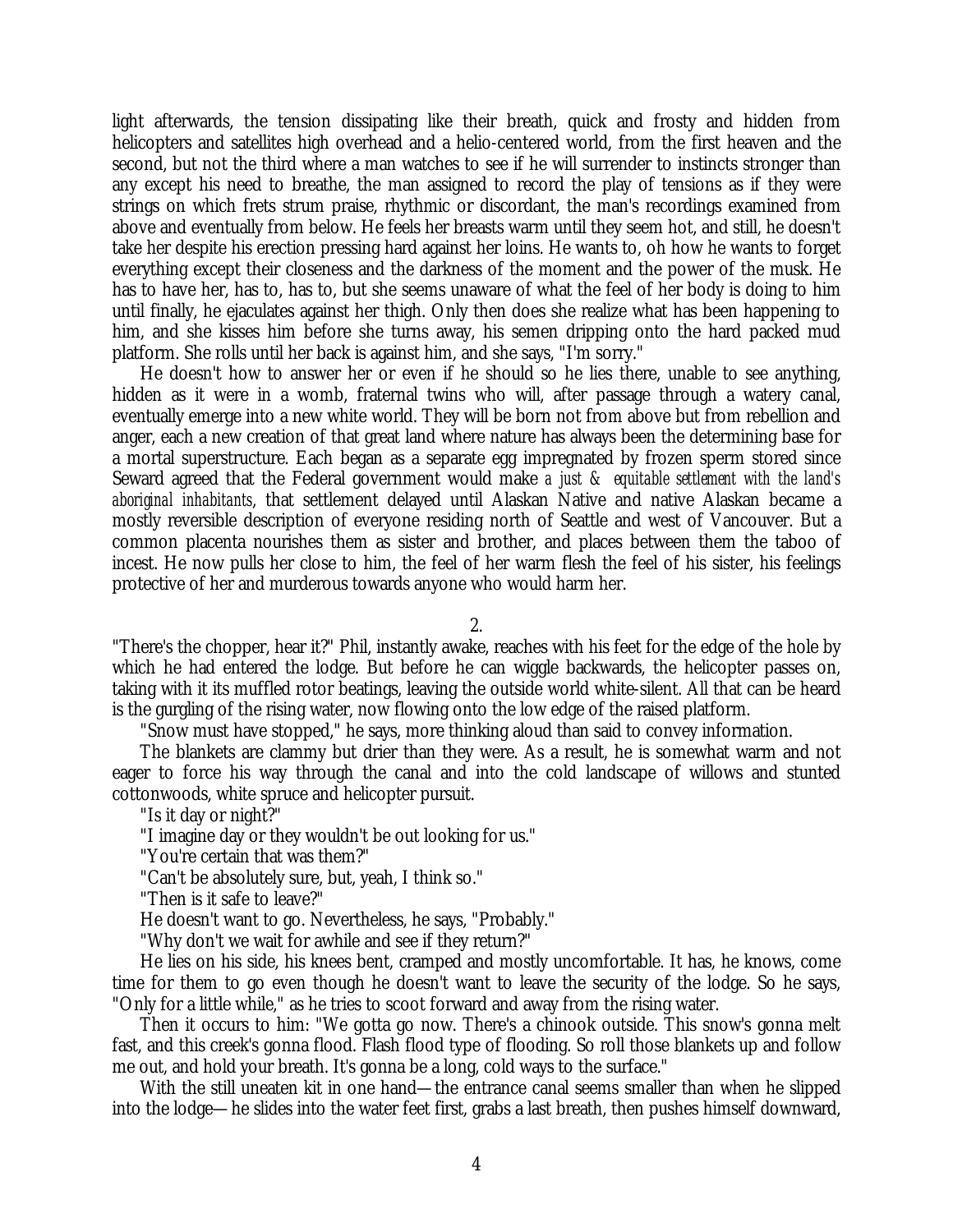turns around in the canal, and pops up, breaking through skim ice and snow six, maybe seven feet from the lodge. She pops up beside him a minute later.

Instantly blinded by brightness, he involuntarily closes his eyes and ducks away from the sun, almost directly overhead. But she seems not to notice the brightness. He notices, though, that she isn't blinded by the sun.

Their shivering seems to stop as blood flow to arms and legs diminishes when capillaries constrict. However, instead of shivering, tremors begin in their chests, tremors too strong for either of them to control muscles.

Her headache intensifies as waves of pain smash through an imaginary line behind her eyes, causing pain to surge to the back of her skull, then ebb away to splash against temples and crown before reforming as waves circling back upon themselves, curling over but going nowhere, repeating over and over again the hammering that threatens the very integrity of the bone, that threatens to explode within her mind, blowing her thoughts into chards of living pottery, each a fragment of the person who once advised a President, none now able to determine what she should do or where she should go. She's helpless, feels too weak to even climb ashore, wants only to sleep and never wake up.

But he doesn't let her sleep. Kicking, paddling with one hand so as to not splash and not turn loose of the beaver kit, he breaks through the thin ice that's pulled away from the shoreline by the rising water.

The snow piled around the cottonwood snags is deep but very mushy as the air temperature rises even faster than does the creek. He crawls ashore on his belly, his legs not working as if he hasn't yet learned to walk. But after a minute of lying half on, half off a sun-whitened log protruding above the snow, he draws his feet under him and pushes himself upright.

Blood rushes from his head, leaving him woozy, wobbly, tottering. He thinks he's going to fall, and he takes a step to catch himself, then a second step and a third. Then bending down, he extends his hand and pulls her ashore and stands her beside him. "You're all wet."

"Tell me what I don't know… I don't see any stars. Is it cloudy?"

"Stick your hand out from you and tell me what you feel."

She does as he tells her, then after a couple of minutes, she exclaims, "It's warm."

"Yeah, the sun's shinin— and a different type of front's comin through, a chinook. And as warm as this chinook is, snow'll be mostly gone by tomorrow."

"You're not teasing me about the sun shining?"

"No, I told you— you're blind. In the lodge it didn't matter. Now that we're outta there, it's gonna matter a lot."

"I'm going to slow you down, aren't I?"

"Probably… yeah, you'll slow me down, will make getting outta here more difficult. But— I'm not gonna leave you."

"You think the snow will melt, even as deep as it is?"

"I said I wasn't gonna leave you— "

"I heard you." She reaches toward him to squeeze whatever part of him she touches.

"About that snow, it's springtime rotten… so, yeah, it should be gone in a day." He looks downstream as the water now visibly rises while he watches. "We're about as conspicuous as beaver on ice so we need to get into that timber," he instinctively points to a stand of mixed white spruce and cottonwoods. "Those spruce don't like wet roots so it shouldn't flood up into them."

"What about your snowshoes?"

"They're not worth getting drowned for, and as fast as the water comin up— we won't need them."

"I'm cold, let's go."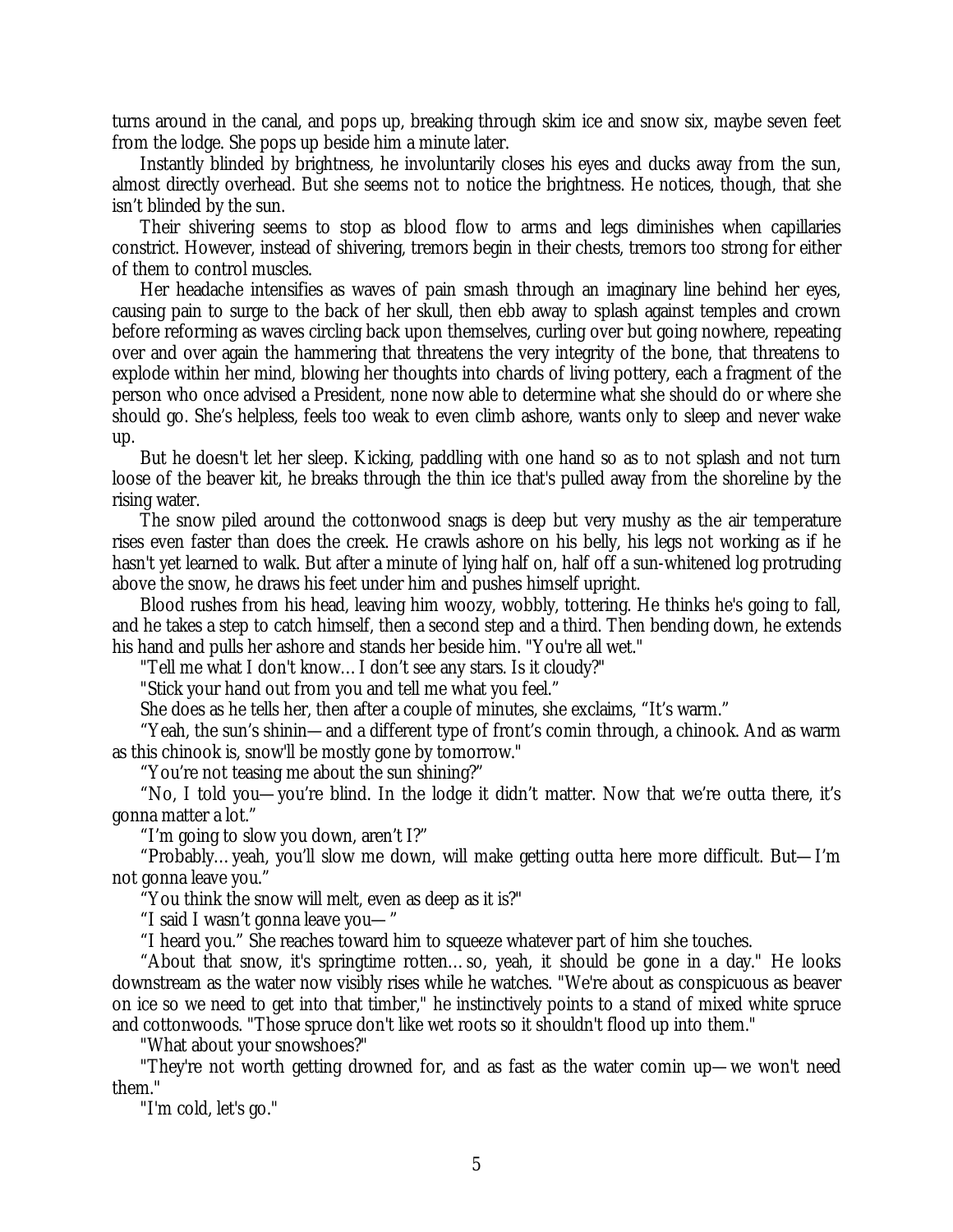Air temperture has risen into the fifties; so even though they are dripping wet, within a few steps blood flows to all parts of them. Except for his feet, he feels warm. But tremors continue to wrack her for most of the half mile to the timber. There, snow still hasn't melted between trees. And he jumps a little moose, last summer's calf.

Suspecting the cow is close, he draws Peggy to him as he circles wide around the calf that seems not to have seen a person before. Contending instincts of fear and of curiosity cause the calf to watch them, but not to move. And they are nearly past the calf when he sees why it doesn't leave: the cow has been half devoured by birds and wolves. They frighten away a pair of ravens almost too heavy to fly. "Wolf kill. Let's get up under a tree and see if we can get a fire started. There's enough left of her that we can eat for days, and we can use her hide for mocs for you. We've a long ways to go and your rags won't last today."

A spruce with limbs draped to the ground on its uphill side stands between clumps of feltleaf willow and three cottonwoods— if he remembers correctly, they are actually balsam poplars. Beaver have gnawed the trunks of all three poplars and have snipped off half of each willow clump, but the real damage to the trees has come from moose that have browsed the willows back to stubby stems larger than his thumb, and have trimmed the bottom branches of the cottonwoods, and have walked down young saplings. Using their chests to push over trees up to four inches in diameter, moose have thinned what should have been a thick stand of timber. The swell of trees where the creek drops into a steep ravine seems more a skeleton than part of a healthy taiga.

Under the spruce, he finds tiny twigs, mostly dry, and a few of last year's cottonwood leaves caught by the entwined boughs, and tall moss, more dead than alive. He doesn't have many matches in the pill bottle so he carefully arranges the twigs and moss. A soggy match sputters, catches, and a tiny flame feels its way along the edge of the piled twigs. It feels for an opening as it sears leaves and moss. It walks to and fro seeking what it can devour, and what it can is the whole pile, along with thumb-size limbs. Soon, the fire quietly burns cottonwood limbs as large as his arm as its diffused smoke climbs through the spruce boughs as if the smoke were a covey of fool hens, ready to rocket away but unsure of when to launch. Smoke sits on the higher boughs; smoke sits as lumps for long enough he could have killed them with a stone if they were grouse before these lumps wing their way downstream into the ravine.

The cow had been hamstrung. One wolf had grabbed her nose while others had torn out her throat. And the ravens have hollowed her insides.

"Won't they come back?" Peggy asks.

"Wolves? You have to be kiddin. The pack will make a new kill every other night, eat what they want, then leave the rest to the birds— foxes— coyotes, if there are any around."

"I thought they ate everything."

"Why should they? There's more where this one came from. Besides, they're off on their round. They'll be back in a couple of weeks. If they can't find anything to kill, they'll check out this site and see if there's anything left. Mostly likely, they'll kill the calf."

"Why didn't they take him first? I thought they only took weak animals— or young animals."

"Yeah, well, judge for yourself. There's a lot of bullshit put out about wolves.… Maybe she stayed to defend her calf." Using the scalpel he has been carrying, he begins skinning what's left of the cow, the ravens probably having eaten more than the pack. "Go huddle around that fire, but keep it small. That chopper might still return."

The cow has been dead long enough that her hide doesn't want to slip, but must be sliced off, each half an inch requiring the scalpel to separate the cold membranes. But he works quickly with the much-too-small blade. He works with the ravens watching him from the safety of two poplar snags. He works with the creek continuing to rise as the afternoon warms until it's downright pleasant in the grove. He works with the calf, not thirty yards away, making little bawling grunts.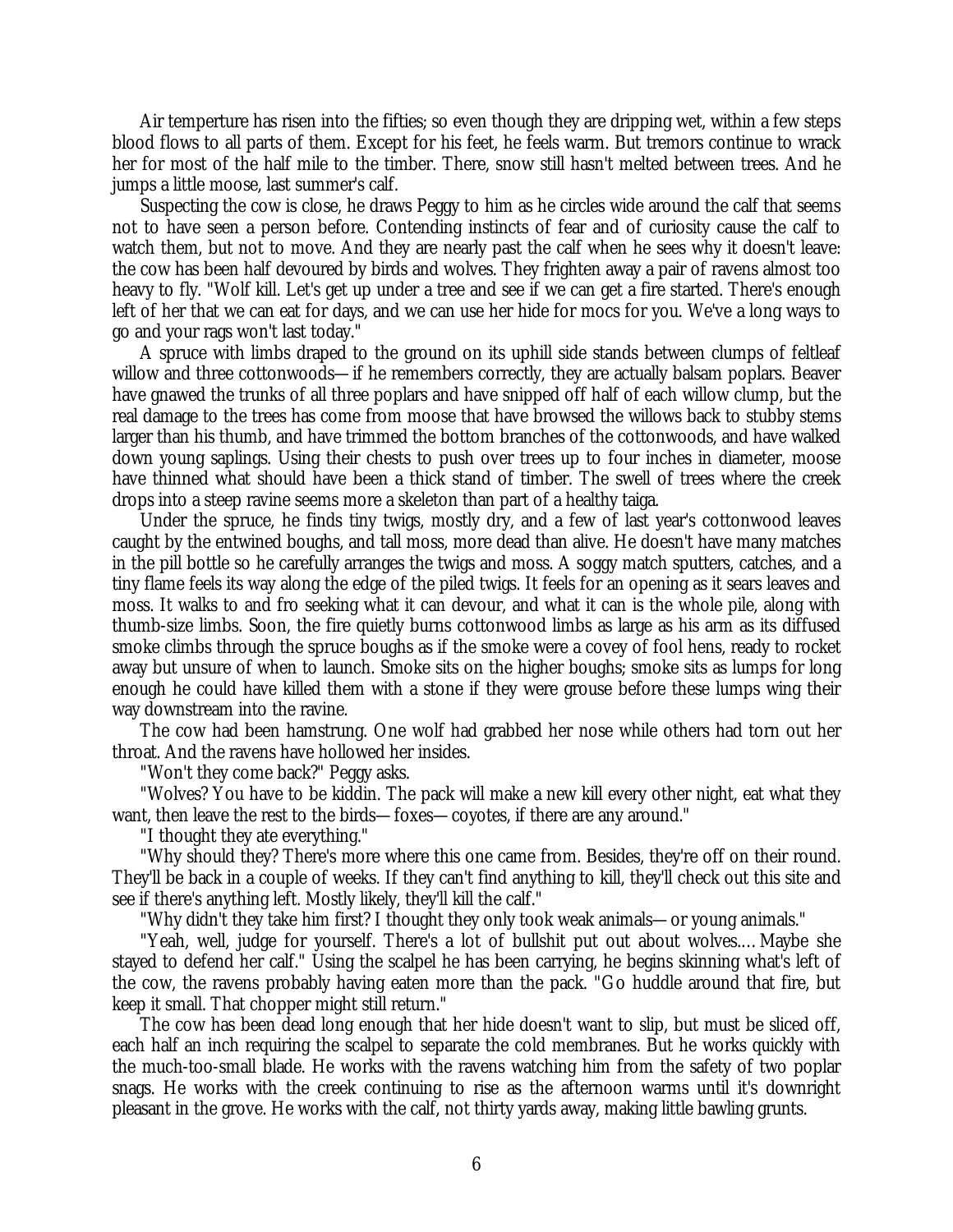Other than her tongue and where the wolves ripped out the cow's throat, the neck meat is untouched as is most of the cow's backstrap. Her front shoulders are mostly there. But her heart, lungs and liver are gone as is the insides of her hindquarters from her pelvis to her knees.

In half an hour, he has her hide lying hair-side down over a log— and the ravens pick what meat scraps he missed from it. He has piled under the spruce two hundred pounds of meat, not counting the bones, and he doesn't worry about the beaver kit, which a short-tailed weasel still in its ermine color-phase claims and tries to drag away even though the kit weighs ten times what the weasel does. The weasel growls in a hiss at either himself or Peggy when they get too close. It darts forward like a striking snake, its movements almost too quick to see. Then when its bluffs don't work, it retreats under a log and waits until they have moved away before resuming its task of stealing the kit.

"Anybody ever tell you that you only need three ounces of red meat a day?" Peggy asks, gleeful to have the bounty.

"What happens if you eat more other than you aren't hungry?"

"Heart attack, I guess."

"Yeah, well, eat up. I saw a bumper sticker in Montana that said Eat More Lamb, 10 Million Coyotes Can't Be Wrong. I don't expect that 10,000 wolves are either."

"Wolves have heart attacks?"

"Actually, they do. I found one I'm certain had a heart attack chasin caribou, died jumpin a creek— and he'd been eatin all right. He wasn't a light-weight."

Now that she's warm and has eaten a small piece of meat, hot and smoky tasting, she smiles as she says, "No salads for him." She doesn't want to think about her loss of sight; it's too depressing.

"Not unless pika taste like lettuce."

She shakes her head: "I don't know what they are."

"A little varmint like a brush bunny. Tourists love to take pictures of them."

"You haven't always trapped, have you?"

He waits awhile before he answers. "No, but I don't remember much of what I did before." His tone changes to deathly serious: "I left a bunch of Chinese hangin out to dry, all good guys, and I didn't want to remember much after that."

"This was in Vietnam?"

"Yeah."

"Were you Special Forces?"

"I was an early advisor. I was mostly in Laos. I was there before— " he doesn't finish his sentence. Rather, his voice soft, he says, "Forget the subject. I have."

"No, you haven't. And you really meant it when you told the medic that you were going to kill all of them."

"That was stupid talk."

"But you meant it."

"We have a lot of meat to smoke. You gonna help or not?"

"I don't know how much I can. I feel pretty useless… but tell me what to do. This is all new to me. I've never been around this much meat before. I'm a city girl— and now a blind one."

"You lie good, too. I didn't expect you to make it that first night."

"I didn't expect not to."

"Is that enough compliment— or do I need to say more. Your promise to Moses kept you alive."

"How did your wife get along with you?"

"She lit a lot of candles the first couple of years."

"I'll bet she did."

Looking but not seeing him, not seeing him weave springy willow branches together, then tepee four of the woven racks over the fire, Peggy doesn't understand what he wants to do. Nevertheless,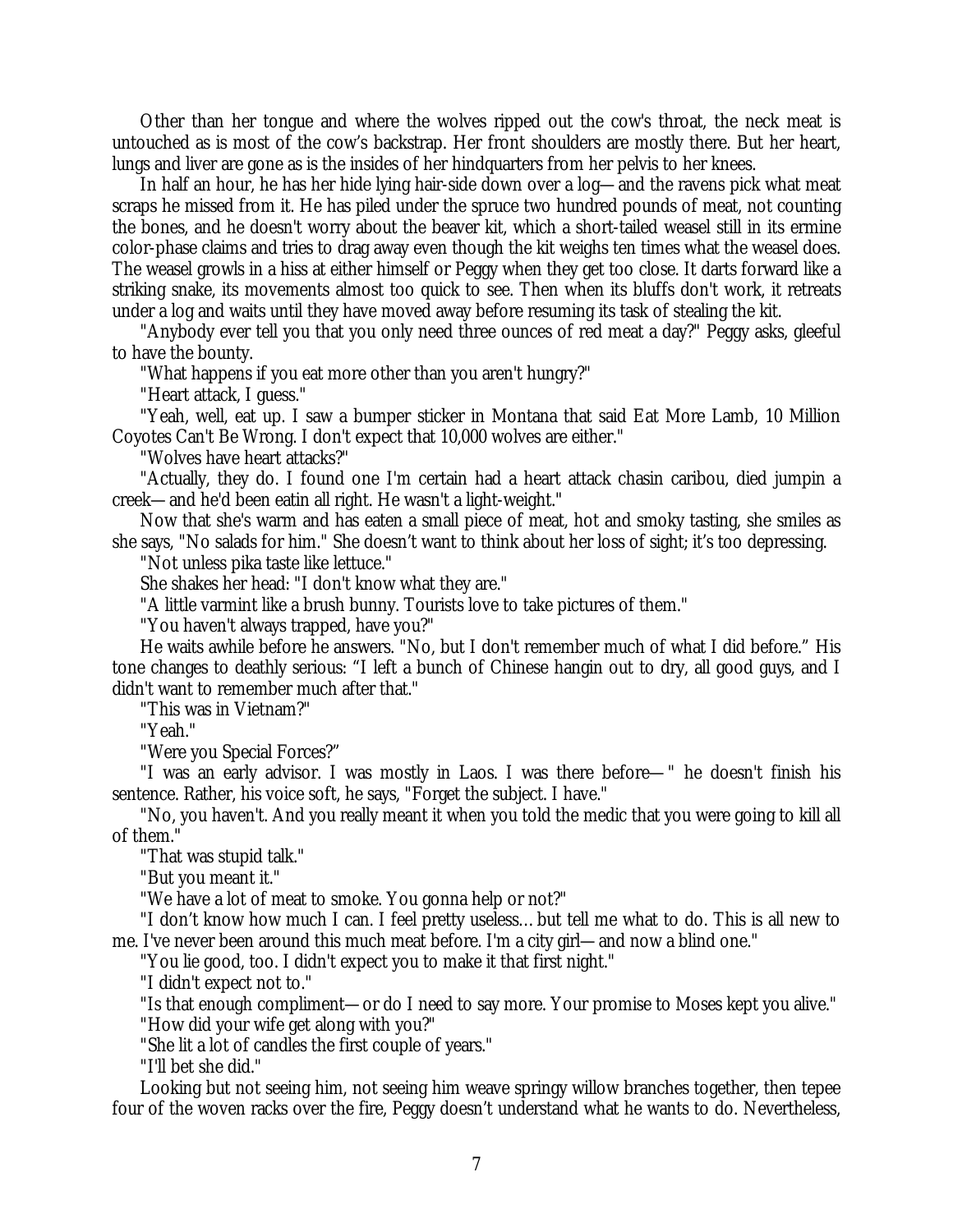she holds a long limb against the spruce trunk while he ties it in place with another willow whip. A second limb completes the frame for a leanto roof of bark that will keep the weather off the meat. What she doesn't understand, though, is how will they carry so many pounds. And as if he has read her mind, he says, "When it's dried, it won't be so heavy."

The ravens, brave enough to sneak in close, peck at the meat remaining on the carcass, their beaks more efficient than the scalpel at stripping ribs and femurs. And the calf drifts away as the flooding creek becomes a raging torrent of slush, rumbling, roaring, snapping limbs, tumbling logs, carrying away rootwads and winter and their trail from the beaver lodge.

Bolder still, the ravens hop close to the meat waiting to be spread on the rack he builds, the sixth so far. She senses their presence and moves to shoo them away, but he stops her: "Leave 'em. Let them have some. They'll be nesting soon, and the hen needs the protein."

"Which one's the hen?"

"Dunno. Guess they both get to eat."

"You are just going to let them have our meat?"

"It wasn't ours till I took it from them."

"I guess we have enough."

"First lesson, share, 'cause when you're hungry enough birds will feed you." He throws the ravens a strip of meat the size of his index finger, throws the strip towards the carcass, and it draws them away from the pile. "Second lesson, don't share very much. We have a long trip ahead of us."

"Where are we going to go, and how will we get there?"

"We're goin south till we hit the Yukon. Sooner or later we will. Then depending on where we hit it, we'll head for Nome or for Fairbanks. Eventually we'll end up at North Pole… I know a fellow there, has a glass eye— he once cleaned out a bar by goin in looking like he'd been speared through his eye by an icicle. Wasn't nobody stayin to help."

"I'm not getting the picture."

"He'd been runnin a piece of equipment down the road at twenty-five below without goggles. His breath froze on his beard, eyebrows, and on that eye. Frost built up on that glass eye until he couldn't blink, then kept on building straight out till it looked like the fat end of an icicle."

"What happened after everybody left?"

"Dunno. He doesn't remember and nobody stayed."

"You mean people left when they thought he had an icicle in his brain, just left him?"

"As fast as they could. Think about what would've happened when it thawed. Would you have wanted to be there when brains fell out?"

"That's disgusting— "

"Also Alaskan. He helped me dig a car out of a berm that packed snow around the engine. Got to know him. He's a good guy, will help us, loan whatever he's got… and he knows a lot about not being able to see."

"Why did he go into the bar?"

"To warm up. I imagine the cold was givin him a migraine. When it gets real cold, that blood vessel across your forehead freezes. Your head hurts like hell. There isn't much thinkin. I suspect that's what was happenin to him… and I suspect that's what has happened to you."

"Not like in Jack London's story about a fire?"

"Don't know the story."

"A guy steps in water and takes his clothes off— "

"Why would he do that? The outside of his pants would freeze immediately. The inside would then warm up like being in a wetsuit. There's no reason to take his clothes off. That'd just get him killed."

"It did."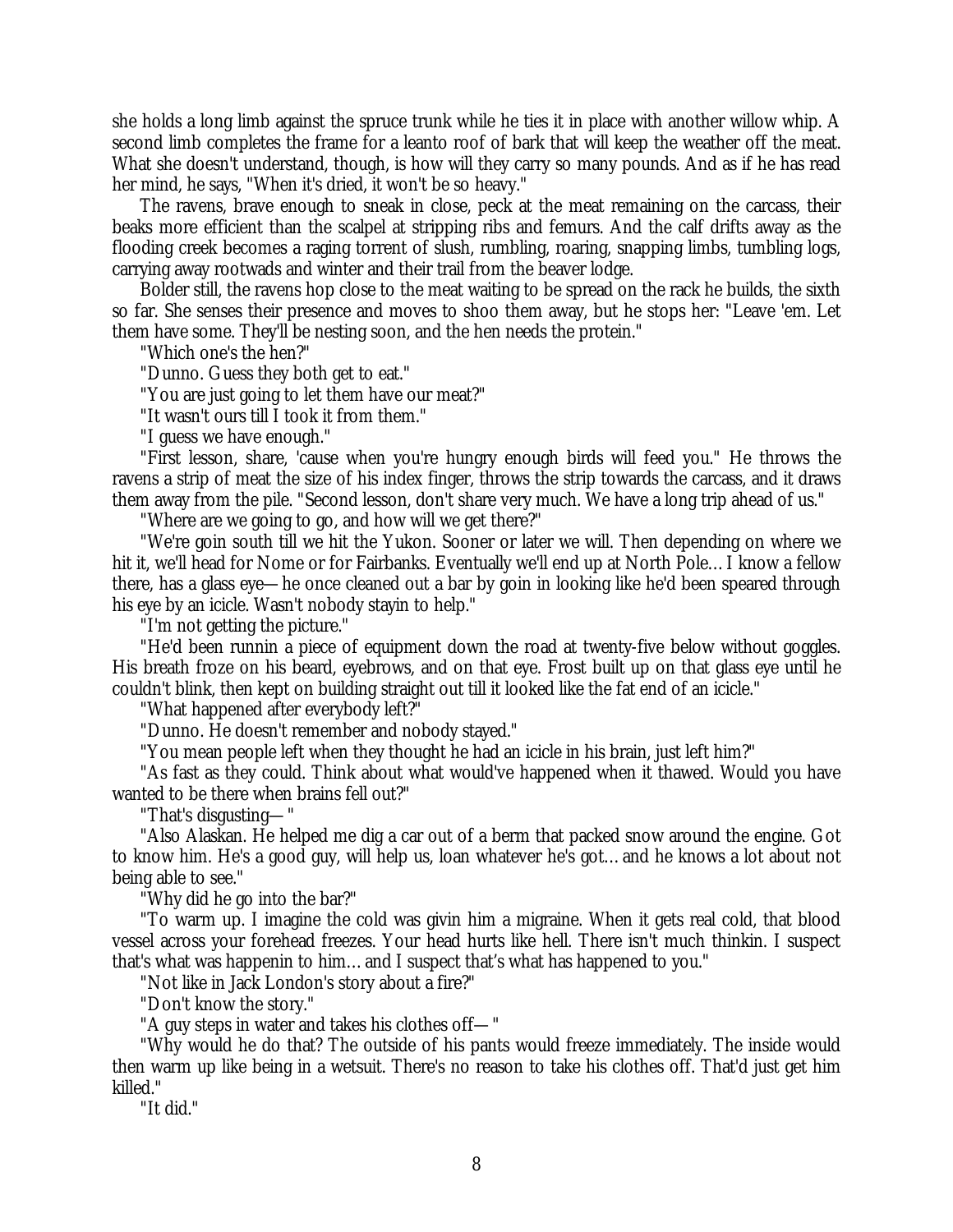"Well, why would he do it? Nobody's that stupid."

"Jack London was in the Yukon— "

"He wasn't there long enough to stop being a cheechako. Hell, when it's really cold everythin freeze dries. There isn't any moisture around."

"What about the guy's eye?"

"Twenty-five below isn't real cold. Natives will still work out in that. Now when you get fifty below, sixty below, then only Texans work out in it. Okies maybe. Even fellas from Minnesota are inside complaining about the temperature."

"What about you?"

"What about me? I'll work out in it till the dogs won't go. When they quit, so do I."

"When is that?"

"Snow's pretty hard on their feet much more than twenty-five, thirty below."

"So you're like a Native?"

"You might say that."

"Well, how, Mr. Native, are you getting us out of here?"

"Walk— "

"That's what I was afraid you'd say. Isn't that going to take months?"

"You'll be surprised how much you can cover in a week. Two weeks, who knows."

"Hurry up with your cooking. My stomach has finally figured out I'm hungry." She reaches for where she heard him set the sharpened willow on which he'd skewered the first piece of moose she'd eaten. "Is the fire hot enough to cook anything?"

"I wanta keep it small. Less smoke, heat. Less chance of detection." He motions for her to stand, but she doesn't see his motioning so he says, "I need to trace around your right foot if that's your biggest foot so how about standin up." And he has her step onto a piece of bark he has peeled from the spruce.

Giving a generous seam allowance, he scribes the shape of her foot onto the bark. Then setting the pattern aside, he takes the damaged hide and begins shaving off its hair. "I'd use ashes to slake the hair if I was home— actually, I wouldn't be doing this at all. Mary did all of the tannin.… Those bastards have a lot— " his voice fails before he finishes his thought, leaving whatever he intended to say to show in the polished hardness of his eyes, each with the glow of a star sapphire.

"Do you have enough chemical to tan?"

"I'll roast the skull and use the brains. You need somethin more on your feet than rags. I'll see if I can make you a pair of moccasins. Biggest problem will be that I've never tried sewin with actual sinew. I've always used linen and nylon thread and that artificial sinew— I might end up unraveling a blanket edge."

"You don't seem all that troubled about being out here, but how the hell did I get here?"

"Go ahead, tell me. I'll believe you."

"If I won't believe it, you won't either even if I told you." She sits down, her back again leaning against the spruce trunk, another little piece of meat skewered on the sharpened willow branch. "I go to work, then— it all seems too implausible. The camp. Terrorists. To stop anything like this from ever happening is why we have laws."

"Old Moses said the king needed land for pyramids."

"He was trying to be clever— "

"Then why else would the Feds show up to boot me off Becharof if they aren't buildin pyramids? I was there years and Mary's family has been in the same area for centuries. We weren't hurtin nothin. Just livin. Taking a little fur, a moose and few caribou a year. Maybe two tons of fish, mostly for the dogs. A few trees. Shit, I saved more damn lives than I took."

"I don't have those answers.… Maybe there aren't any."